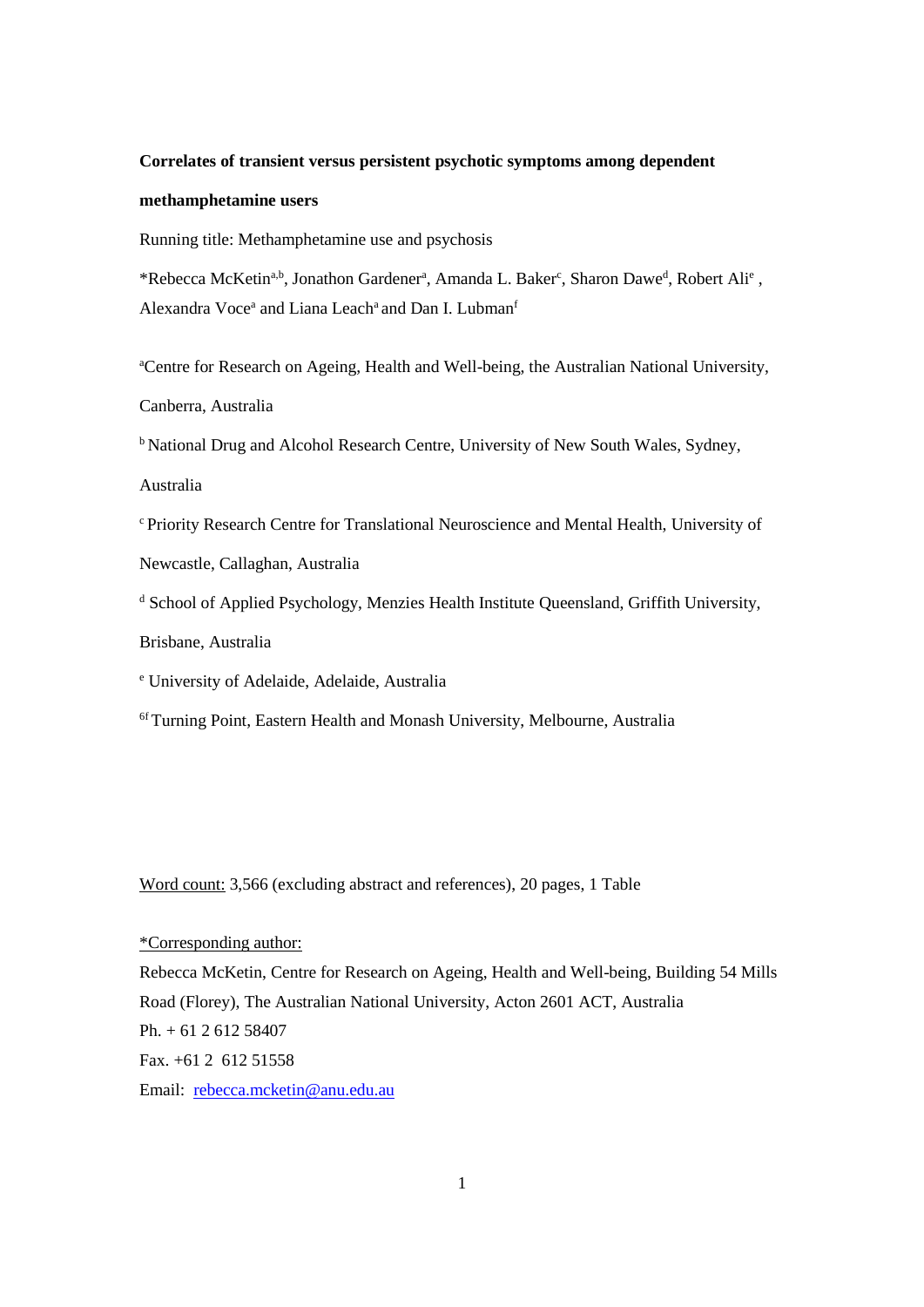# **Abstract**

This study examined correlates of transient versus persistent psychotic symptoms among people dependent on methamphetamine. A longitudinal prospective cohort study of dependent methamphetamine users who did not meet DSM-IV criteria for lifetime schizophrenia or mania. Four non-contiguous one-month observation periods were used to identify participants who had a) no psychotic symptoms,  $(n = 110)$ ; (b) psychotic symptoms only when using methamphetamine (transient psychotic symptoms,  $n = 85$ ); and, (c) psychotic symptoms both when using methamphetamine and when abstaining from methamphetamine (persistent psychotic symptoms,  $n = 37$ ). Psychotic symptoms were defined as a score of 4 or greater on any of the Brief Psychiatric Rating Scale items of suspiciousness, hallucinations or unusual thought content. Relative to no psychotic symptoms, both transient and persistent psychotic symptoms were associated with childhood conduct disorder and comorbid anxiety disorders,. Earlier onset methamphetamine use and being male were more specifically related to transient psychotic symptoms, while a family history of a primary psychotic disorder and comorbid major depression were specifically related to persistent psychotic symptoms. We conclude that there are overlapping but also distinct clinical correlates of transient versus persistent psychotic symptoms, suggesting potentially heterogeneous etiological pathways underpinning the psychotic phenomena seen amongst people who use methamphetamine.

Keywords: street drugs, central nervous system stimulants, amphetamine, amphetaminerelated disorders, psychotic disorders, paranoia, hallucinations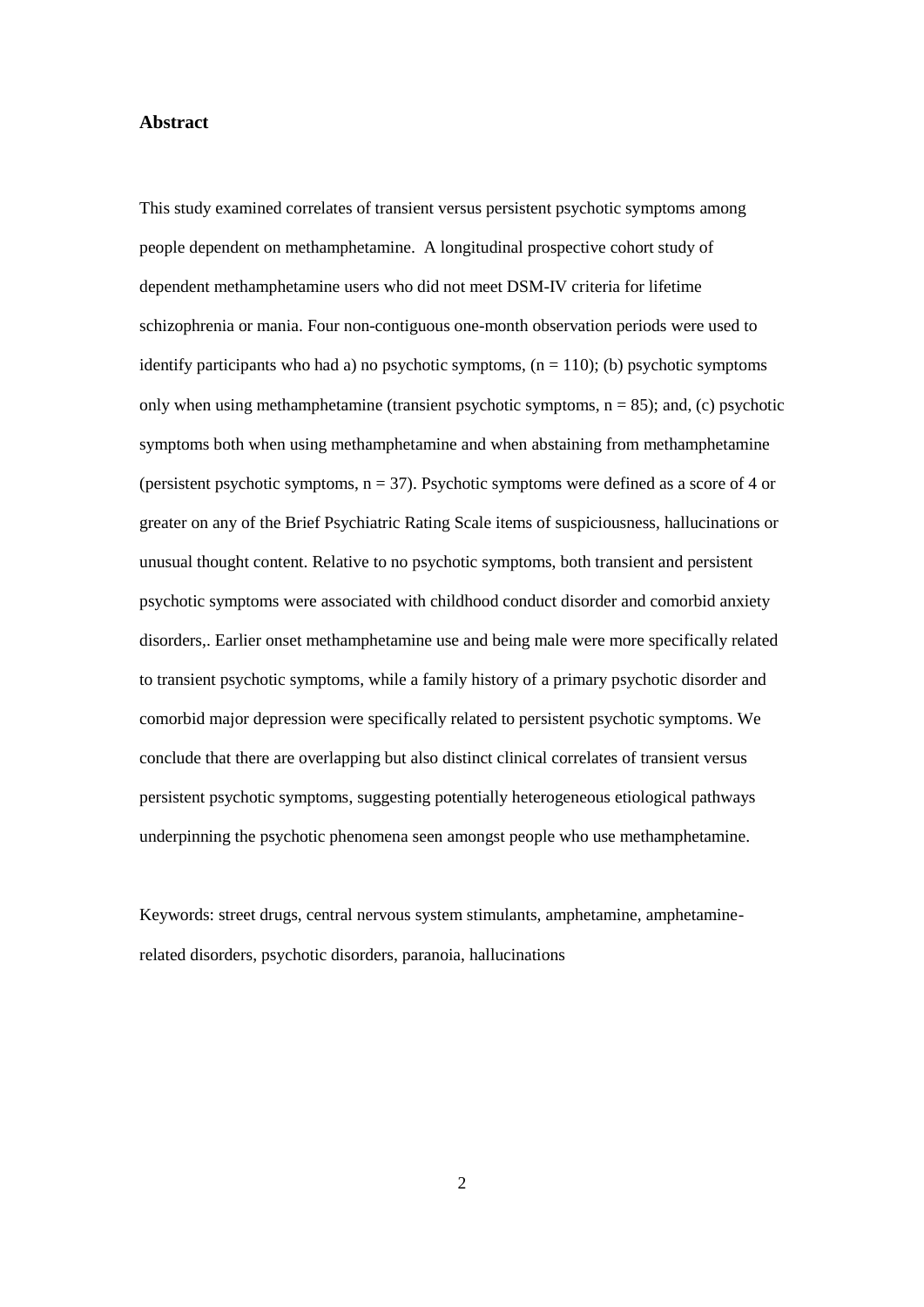## **1. Introduction**

Methamphetamine ('crystal meth' or 'ice') is an addictive synthetic stimulant that can produce a brief psychotic episode, characterized by persecutory delusions and hallucinations, which strongly resembles acute paranoid schizophrenia (Angrist & Gershon, 1970; Bell, 1973; Griffith, 1970). The risk of psychosis is dose-related, increasing during periods of heavy methamphetamine use and receding during periods of abstinence (McKetin et al., 2013) and can be exacerbated by premorbid concurrent risk factors for psychosis (e.g. comorbid disorder, stress, sleep deprivation)(Bramness et al., 2012; Chen et al., 2003; Glasner-Edwards & Mooney, 2014). However, not all people who use methamphetamine experience psychotic symptoms (Chen et al., 2003; Hides et al., 2015). Among those who do, most experience a transient psychosis that recedes after intoxication from methamphetamine (Chen et al., 2003; Schuckit, 2006). A minority of people experience a more prolonged psychosis that persists beyond the use of the drug (Akiyama, 2006; Iwanami et al., 1994) and vulnerability to recurrent psychotic episodes that can occur in the absence of methamphetamine use (Sato, 1983). It is unclear whether this persistent psychosis reflects the precipitation of a schizophrenia spectrum disorder in vulnerable individuals (Callaghan et al., 2012; Niemi-Pynttari et al., 2013; Schuckit, 2006) or a chronic form of methamphetamine-induced psychosis (Tomiyama, 1990).

Identifying risk factors for methamphetamine-related psychosis, particularly the persistent form, is a necessary first step in providing targeted health promotion messages to people who use the drug and early interventions for those who may be at risk of developing a chronic psychosis. In addition to heavier methamphetamine use (Chen et al., 2003; Degenhardt et al., 2015; Hall et al., 1996; Lecomte et al., 2013; McKetin et al., 2013; McKetin et al., 2006), identified correlates of methamphetamine-related psychosis include initial use at a young age, a premorbid schizoid personality, a family history of schizophrenia (Chen et al., 2005; Chen et al., 2003; Tsuang et al., 1982) or affective illness (Chen et al., 2005), childhood adversity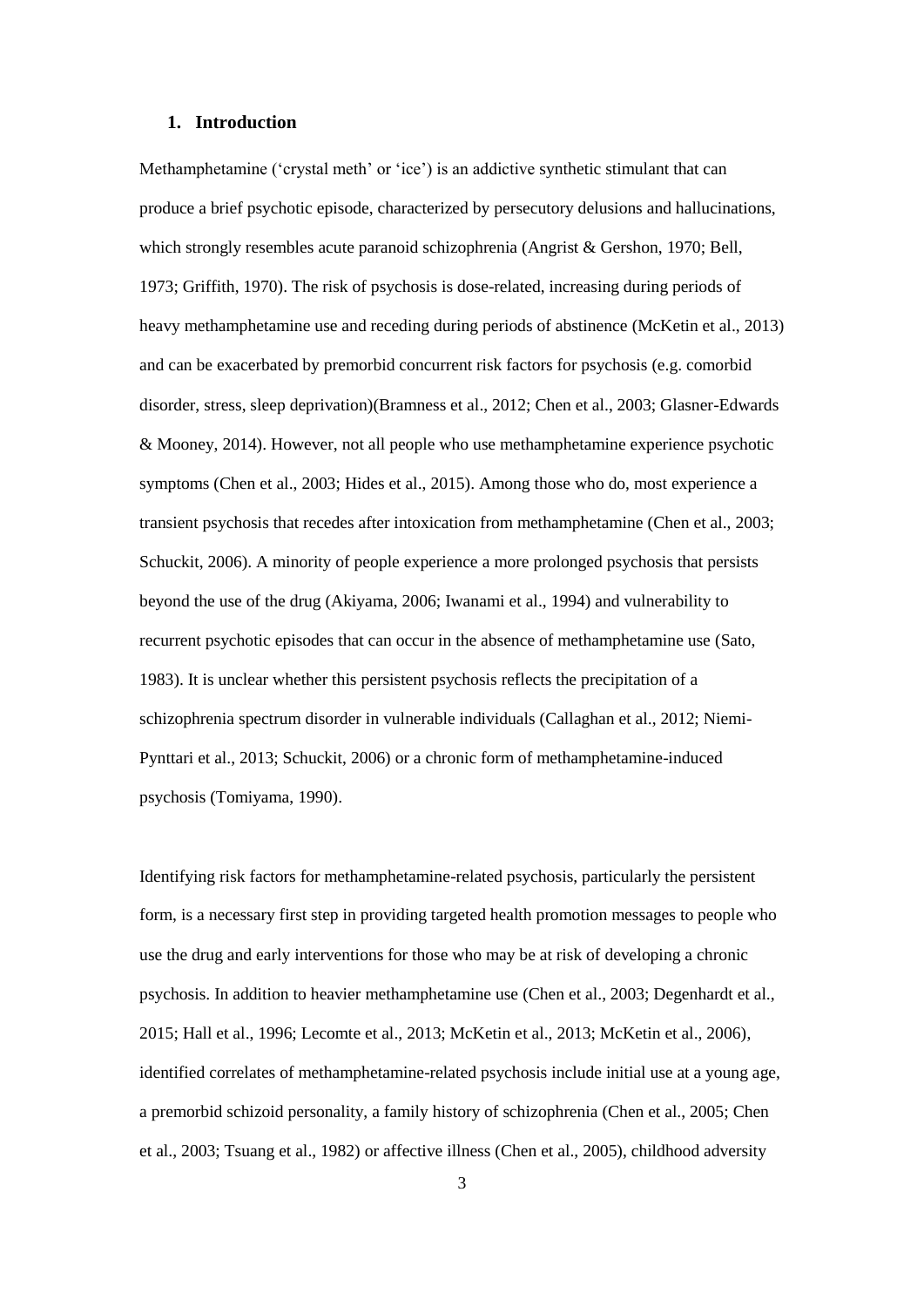(Ding et al., 2014) and behavioral problems (Salo et al., 2013), and comorbid mental disorders, including major depression, alcohol dependence and antisocial personality disorder (Chen et al., 2003; Lecomte et al., 2013).

Less is known about factors that predict the more persistent form of methamphetamine psychosis and inconsistent findings have been reported from the few studies that have systematically examined correlates of transient versus persistent methamphetamine psychosis. On the one hand, persistent psychosis has been associated with greater premorbid risk for schizophrenia (Chen et al., 2005; Chen et al., 2003), depression, antisocial personality traits, and a longer history of substance use (Lecomte et al., 2013). On the other hand, other studies have not found a link between methamphetamine-related psychosis and a premorbid risk for schizophrenia (Hides et al., 2015; Lecomte et al., 2013; McKetin et al., 2006), nor have they consistently reported on whether risk factors (e.g. depression, substance use history) differ for transient versus persistent psychosis (Chen et al., 2005; Chen et al., 2003).

In our past research we utilized a longitudinal study design to understand how methamphetamine use increases risk for experiencing psychotic symptoms. Specifically, by tracking a cohort of dependent methamphetamine users (who did not meet lifetime DSM-IV criteria for schizophrenia or mania), we were able to document a dose-related increase in the occurrence of psychotic symptoms during periods of methamphetamine use relative to periods of abstinence (McKetin et al., 2013). Although most symptoms of psychosis in this cohort were transient, a minority of participants reported psychotic symptoms during periods when they were not using the drug, consistent with the notion of a more persistent form of methamphetamine psychosis. It was also apparent that, although methamphetamine substantially increased the risk of psychotic symptoms, not all people who used the drug experienced psychotic symptoms.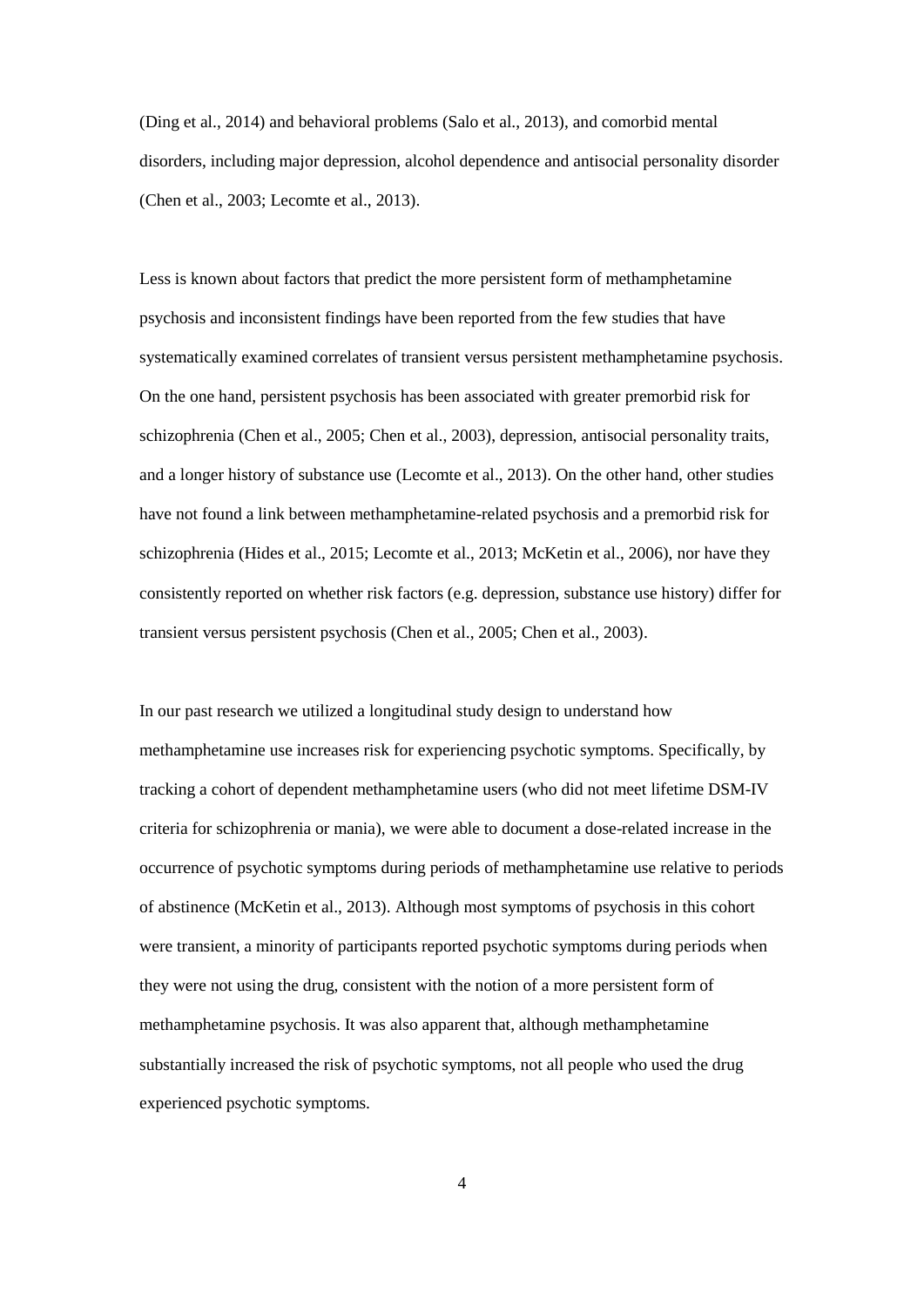In this paper, we explore potential clinical and demographic correlates associated with the expression of psychotic symptoms in this cohort of dependent methamphetamine users. Specifically, we examined whether there were any differences between people who experienced psychosis exclusively when using methamphetamine, those who continued to experience psychosis when they stopped using the drug, and those who did not experience psychotic symptoms at all.

# **2. Method**

#### *2.1 Participants and procedure*

Participants ( $N = 278$ ) all met DSM-IV criteria for methamphetamine dependence on entry to the study and none met DSM-IV criteria for lifetime schizophrenia or mania. DSM-IV diagnoses were assessed using the Composite International Diagnostic Interview (CIDI) (Andrews & Peters, 1998). Participants were from a larger study, the Methamphetamine Treatment Evaluation Study (MATES) cohort, which is detailed elsewhere (McKetin et al., 2012). In brief, the MATES cohort included 400 people entering community-based drug treatment services in Sydney and Brisbane, Australia, for methamphetamine use, and 101 methamphetamine users from Sydney who were not in treatment (i.e., recruited through needle and syringe programs and outreach services) but who screened positive for dependence on methamphetamine. Other inclusion criteria for MATES were being at least 16 years old, comprehension of English, being willing to participate in follow-up interviews, and, not having been in methamphetamine treatment, other inpatient drug treatment, or in prison, in the month prior to entering the study. These latter exclusion criteria were necessary in MATES to obtain a naturalistic baseline measure of drug use.

From the MATES cohort, 17 participants were excluded from the current study because they did not meet DSM-IV criteria for methamphetamine dependence on recruitment. A further 59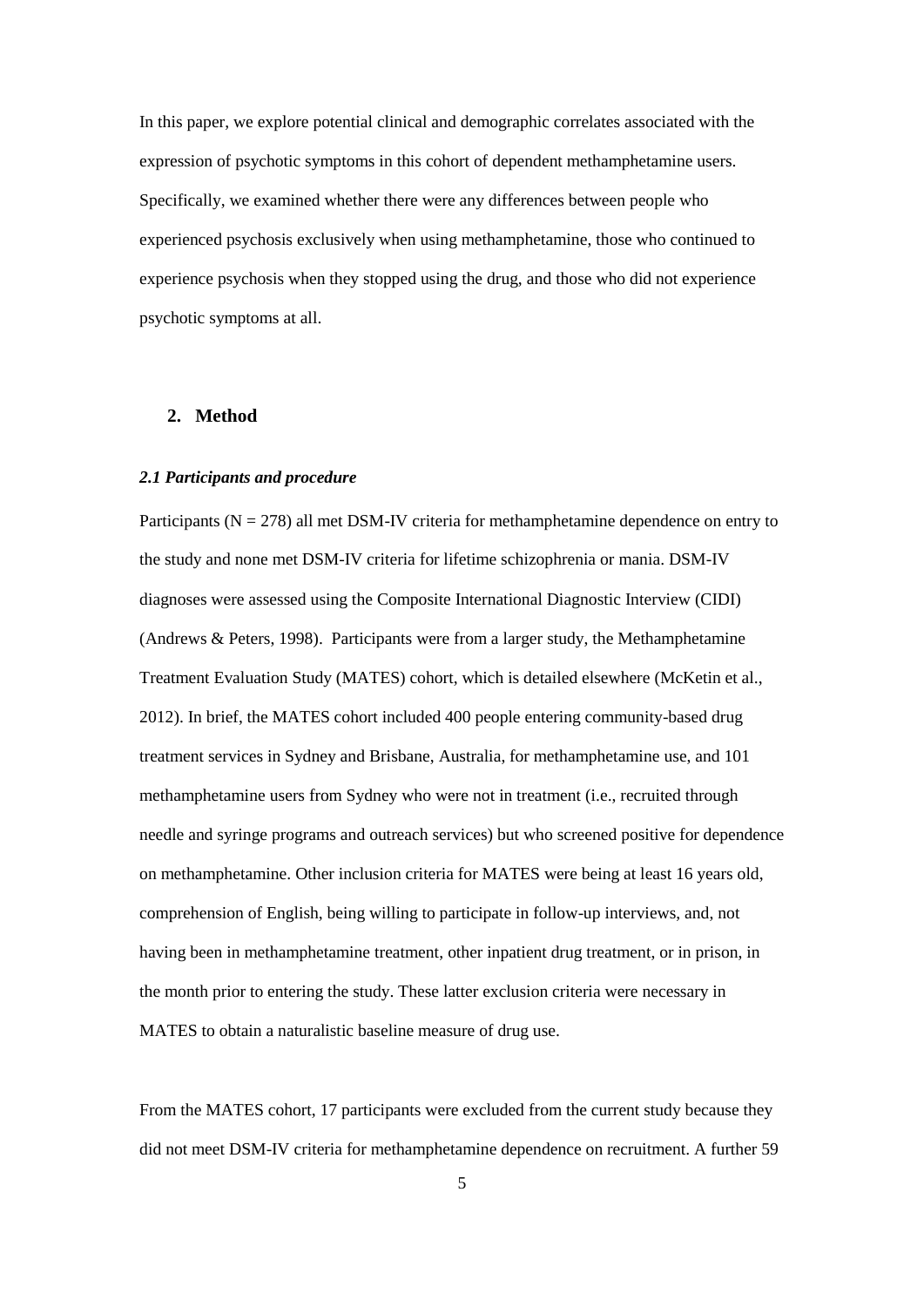were excluded because they met DSM-IV criteria for either lifetime schizophrenia or a lifetime manic episode, and 138 were excluded because this diagnostic information was not available (i.e., these participants did not partake in the follow-up interviews when diagnoses were made). A further 9 participants were excluded because they had not used methamphetamine during any of the one-month observation periods used in the analysis.

A structured interview schedule was administered at baseline and each follow-up (3 months, 1 year and 3 years after the baseline interview). Recruitment of the cohort took place in 2006 and 2007, while follow-up interviews spanned the period from 2006 to 2010. Interviews were conducted face-to-face or by phone. All participants provided informed consent, were volunteers, and were reimbursed for their time and travel expenses (up to AUD40 per interview). All of the participants in the current study were re-interviewed at 3 months and 1 year after entry to the cohort, and 83% ( $n = 230$ ) were interviewed at 3 years. The current study used data on drug use and psychotic symptoms in the past month at each of these four time points, totaling 1,064 months of data for all of the participants combined.

The study was approved by the UNSW Human Research Ethics Committee and this permission was ratified by all other participating institutions. All participants were volunteers who provided informed consent prior to participation and who were reimbursed up to AU\$40 per interview.

#### *2.2 Measures*

*2.2.1 Psychotic symptoms:* Psychotic symptoms were assessed for the past month and were defined as a score of four or greater on any of the Brief Psychiatric Rating Scale (BPRS) items of suspiciousness, unusual thought content or hallucinations. BPRS scores of 4+ indicate clinically significant or pathological symptom intensity (Lukoff et al., 1986). Ratings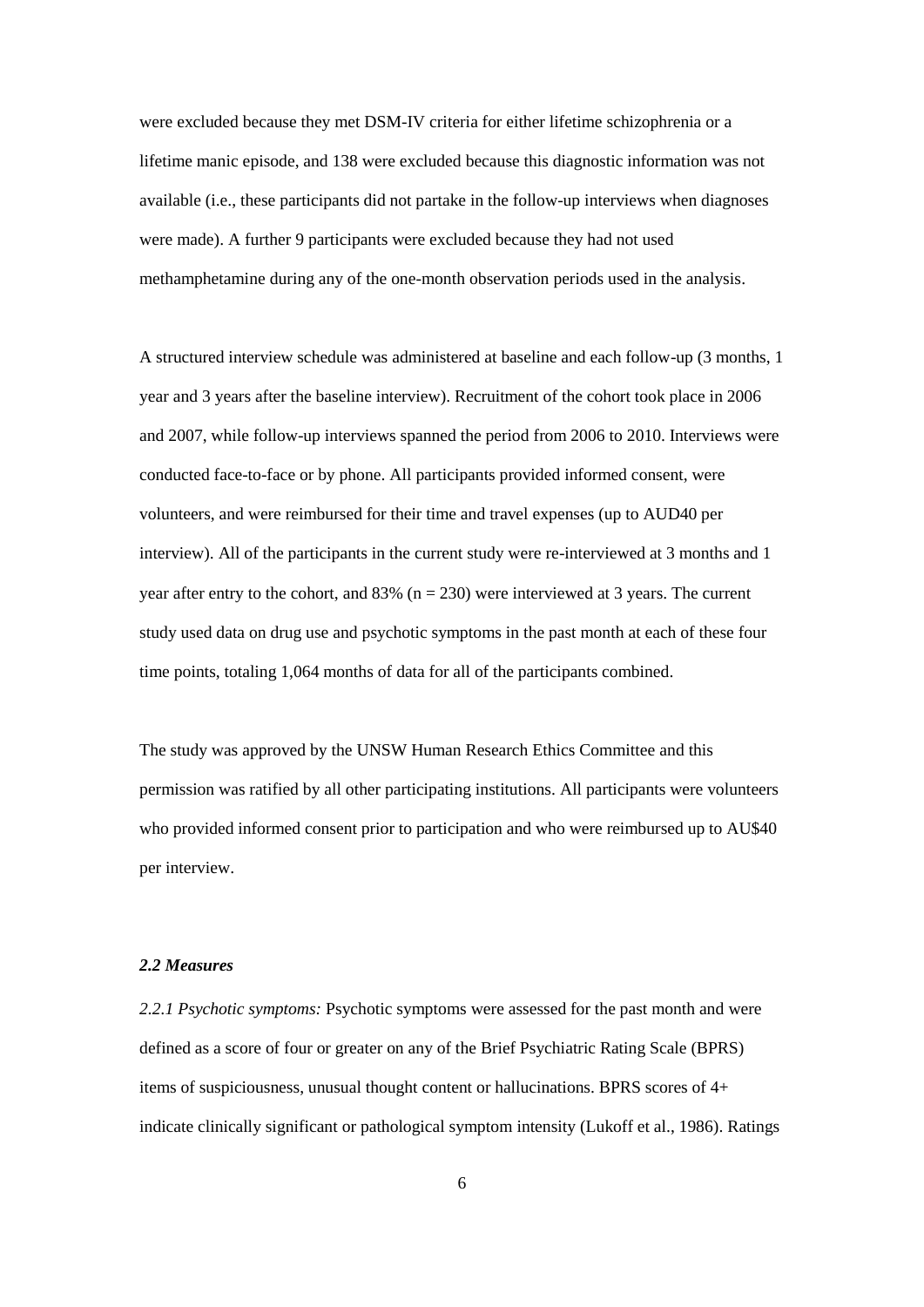were made by trained interviewers (Honours level psychology graduates or equivalent) and weekly meetings were held to review BPRS ratings in order to maintain inter-rater agreement and avoid rater drift (Ventura et al., 1993). Inter-rater agreement for the definition of psychotic symptoms used in this study was 93%, yielding a kappa of 0.86 (McKetin et al., 2013).

*2.2.2 Methamphetamine use:* Days of methamphetamine use in the past four weeks was measured using the Opiate Treatment Index (Darke et al., 1992). Self-reported abstinence from methamphetamine use was confirmed in a sub-sample of the entire MATES cohort, with false reporting of abstinence occurring in only 6% of cases (McKetin et al., 2013). Age of first methamphetamine use, route of methamphetamine administration, and severity of methamphetamine dependence were assessed at baseline. Severity of methamphetamine dependence was assessed using the Severity of Dependence Scale (SDS), a validated five item scale that yields a score between 0 and 15, with higher scores reflecting more severe dependence (Gossop et al., 1995).

*2.2.3 Other drug use measures*: Days of use in the past four weeks was measured for cannabis, heroin, cocaine, ecstasy, hallucinogens, alcohol, tobacco, benzodiazepines and antidepressant medication. Both prescription and non-prescription use of benzodiazepines and antidepressant medication were included.

*2.2.4 Comorbidity:* The CIDI (Andrews & Peters, 1998) was used to make DSM-IV diagnoses of methamphetamine dependence and other Axis I psychiatric disorders. Past year diagnoses of social phobia, panic disorder and major depression were made at the baseline and at the 1 year follow-up interview. A positive diagnosis was based on meeting diagnostic criteria at either of these two interviews. A DSM-IV diagnosis of childhood conduct disorder was made using a modified version of the Diagnostic Interview Schedule (Robins et al.,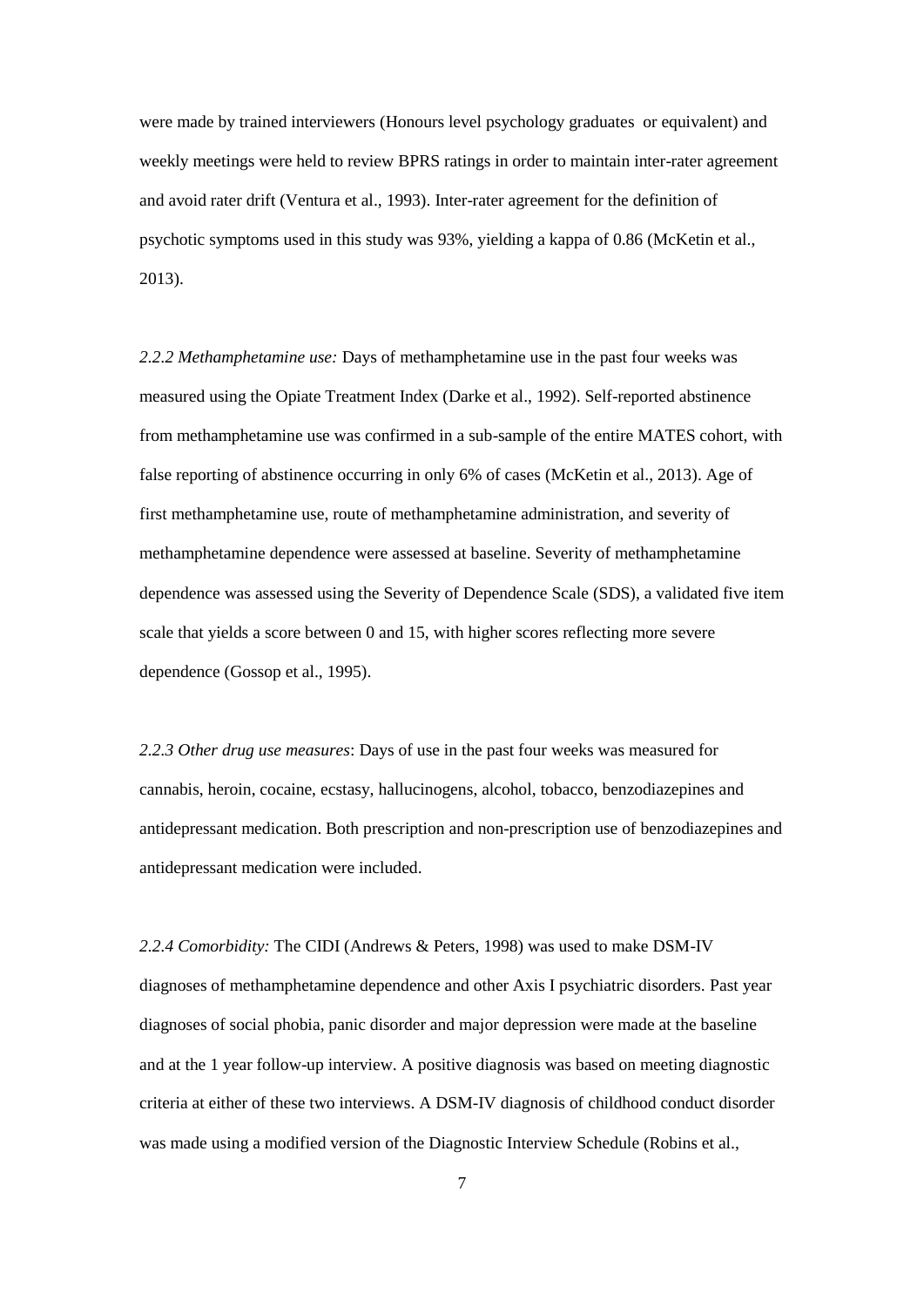1982). A history of Attention Deficit Hyperactivity Disorder (ADHD) was based on the participant reporting that they had ever been told by a doctor that they had this condition.

*2.2.5 Family history of psychotic disorders:* A family history of primary psychotic disorder was assessed by asking the participant "Has anyone in your family ever been diagnosed with a major mental illness, like mania, bipolar disorder, schizophrenia, or other psychosis?" Disorders were coded as schizophrenia, mania/bipolar, drug-induced psychosis, and other psychosis (e.g., depression with psychotic features, post-partum psychosis). Drug-induced psychotic disorders were not included as a primary psychotic disorder.

## *2.3 Design and statistical analysis*

Data were analyzed using Stata SE version 11.2 (Stata Corporation, 2014). All tests were twosided with significance set at  $p < 0.05$ . An initial overall test was conducted to establish whether between-group differences existed across the three groups. Follow-up pairwise comparisons were conducted to establish which groups differed. These comparisons were made using a Kruskal Wallis test for continuous data (because these data were not normally distributed) and a Pearson's Chi-square test for categorical outcomes. Multivariate simultaneous logistic regression was used to adjust for between group differences in severity of methamphetamine dependence (SDS score) when comparing the persistent psychotic symptom group and no psychotic symptom group on family history of psychosis and comorbid depression.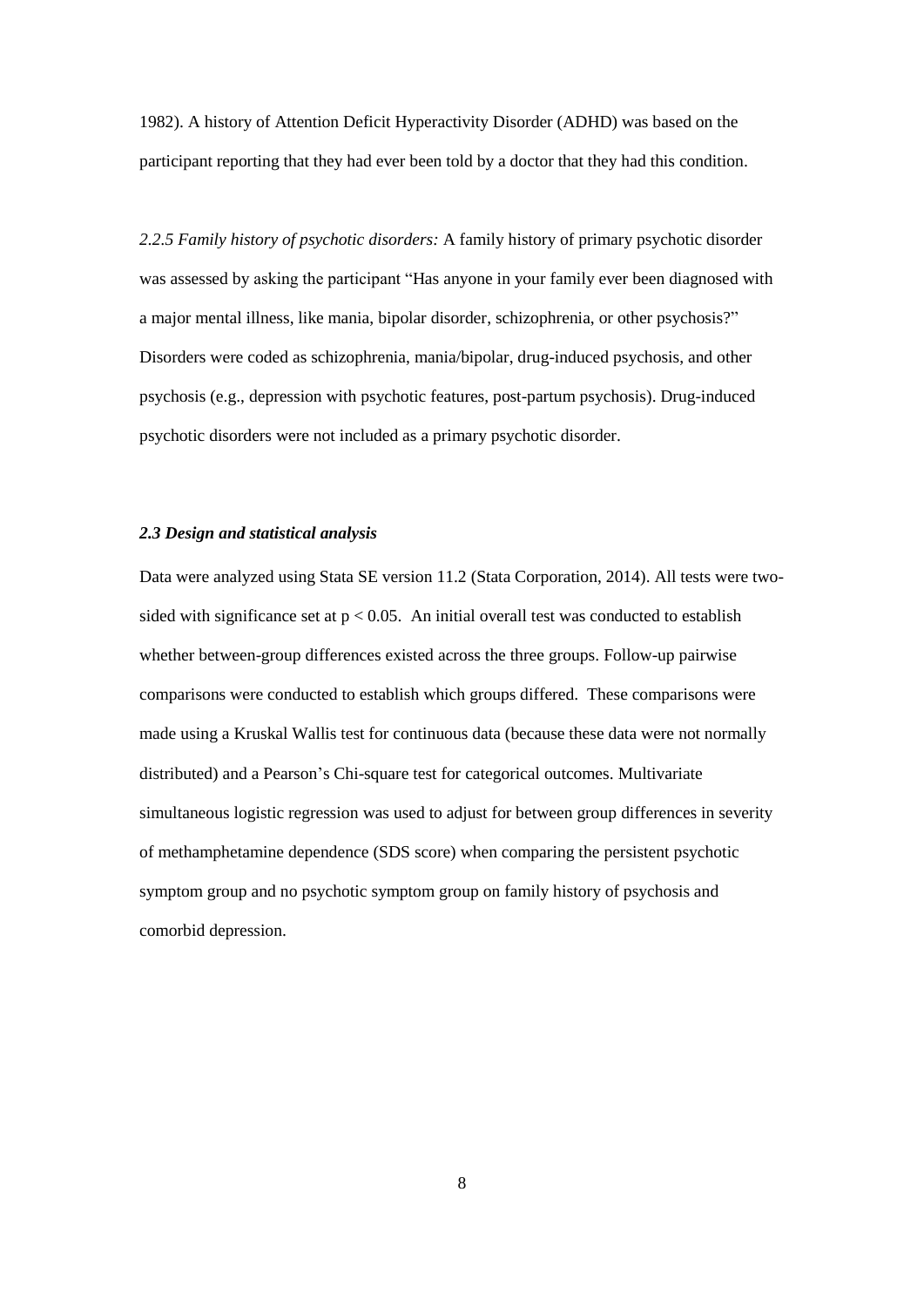#### **3. Results**

#### *3.1 Characteristics of the sample*

Participants ( $N = 278$ ) had a mean age of 31.7 years ( $SD = 8.1$  years), 72% were male, 89% were Australian born and 96% nominated English as their preferred language. All met DSM-IV criteria for methamphetamine dependence on entry to the study; they had used the drug for a mean of 13.1 years ( $SD = 7.9$  years) and 83% had injected it. Methamphetamine use occurred during 58% of the observed months (on a median of 8 days, range 1-28 days) with injection the main route of administration (79% of months). Other drug use consisted primarily of tobacco, alcohol and cannabis (89%, 62% and 57% of months respectively). Psychotic symptoms occurred for 25% of all months and 60% of participants reported psychotic symptoms during at least 1 month of their follow-up. Further details on the sample characteristics and the relationship between methamphetamine use and psychotic symptoms are reported elsewhere (McKetin et al., 2013).

#### *3.2 Transient and persistent psychotic symptoms in the sample*

Participants were divided into three groups according to whether they experienced psychotic symptoms: (a) neither during any months when they were using methamphetamine nor during any months when they were not using methamphetamine (no psychotic symptoms,  $n = 110$ , 47%); (b) during at least one month when they were using methamphetamine, but not during any months when they were not using the drug (transient psychotic symptoms,  $n = 85, 37\%$ ); and (c) during at least one month when they were using methamphetamine and also during at least one month when they were not using the drug (persistent psychotic symptoms,  $n = 37$ , 16%). Participants were excluded from these groupings if they had used methamphetamine on all of the follow-ups because we could not confirm the absence of psychotic symptoms during periods of abstinence from methamphetamine ( $n = 35$ ) or if they had psychotic symptoms only during months of abstinence from methamphetamine  $(n = 11)$ .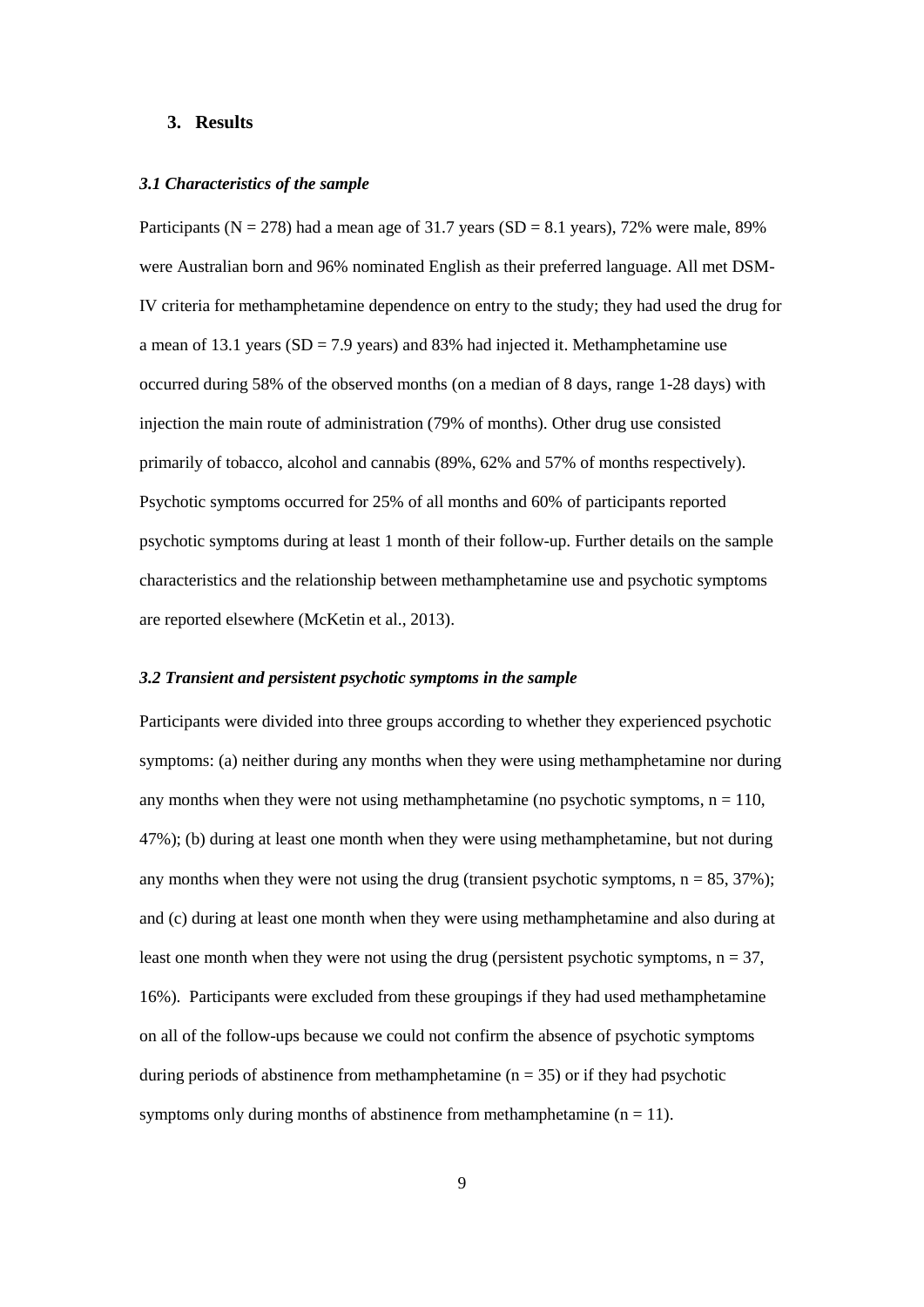#### *3.3 Correlates of vulnerability to psychotic symptoms*

There were overlapping and distinct factors associated with transient versus persistent psychotic symptoms (Table 1). Compared to participants who experienced no psychotic symptoms, participants reporting transient psychotic symptoms were more likely to have a history of conduct disorder and have a comorbid anxiety disorder. Persistent psychotic symptoms were similarly associated with conduct disorder and anxiety disorders (being more strongly associated with panic disorder than were transient psychotic symptoms).. Persistent psychotic symptoms were also associated with major depression and a family history of a primary psychotic disorder.

Groups were reasonably comparable in their drug use history on entry to the study, with the exception of participants with persistent psychotic symptoms being more severely dependent on methamphetamine (Table 1). The relationship between persistent psychotic symptoms and a family history of a psychotic disorder (adjusted OR 2.7, 95% CI 1.1- 6.4,  $p = 0.026$ ) and comorbid depression (adjusted OR 2.8, 95% CI 1.2- 6.8,  $p = 0.021$ ) remained significant after adjusting for severity of methamphetamine dependence.

To investigate whether the use of substances other than methamphetamine contributed to persistent psychotic symptoms we examined substance use for months when participants were abstaining from methamphetamine (i.e., at risk of persistent psychotic symptoms). Compared to participants with no psychotic symptoms, participants with persistent psychotic symptoms were more likely to have taken antidepressants (27% vs. 44%,  $\chi^2 = 4.3$ , p = 0.039) and benzodiazepines (12% vs. 24%,  $\chi^2$  = 4.9, p = 0.026) during these months when they were abstaining from methamphetamine. There were no other significant group differences in other substance use during these months, or during months of methamphetamine use  $(p > 0.05$ , analyses not shown).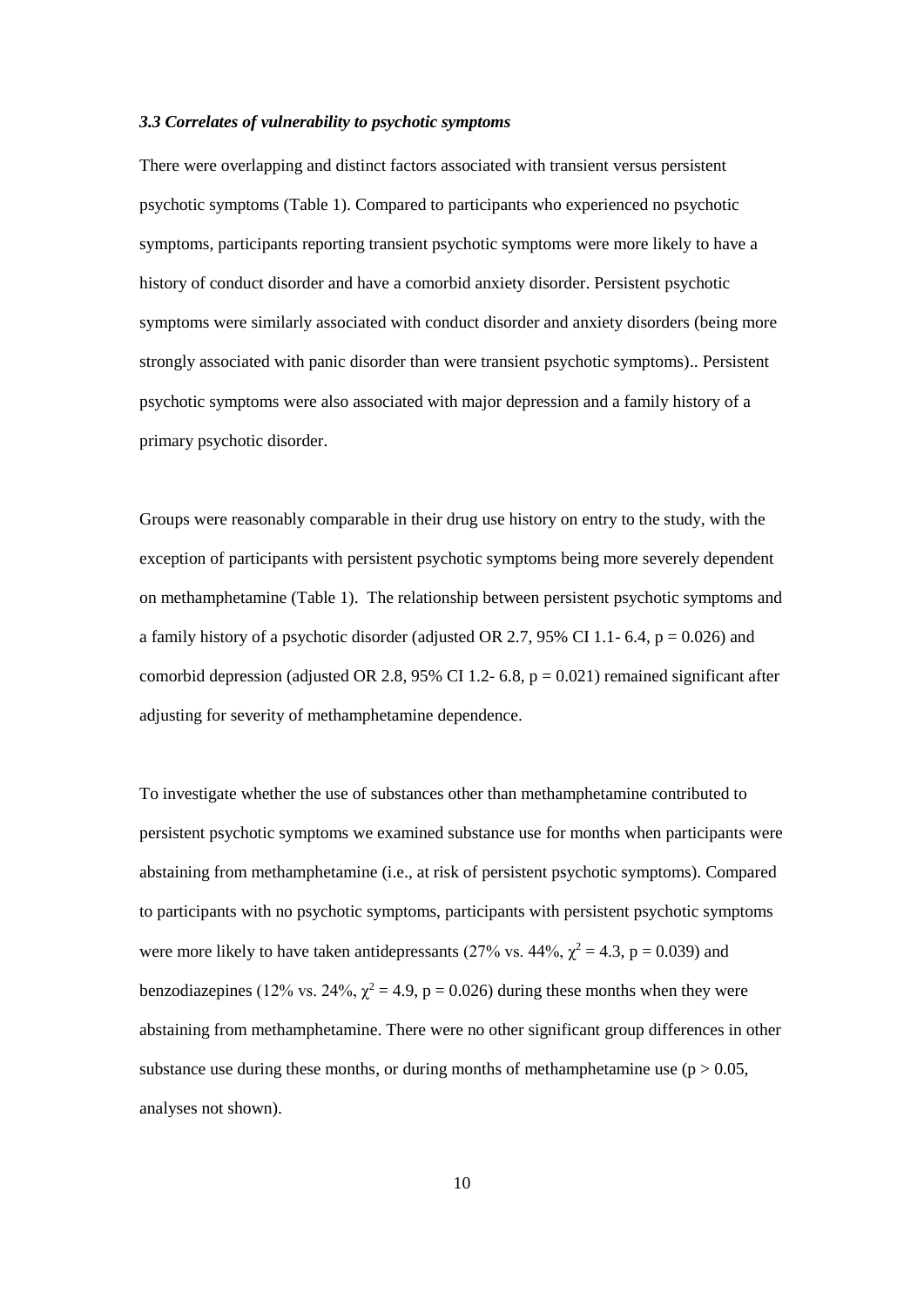Table 1 about here.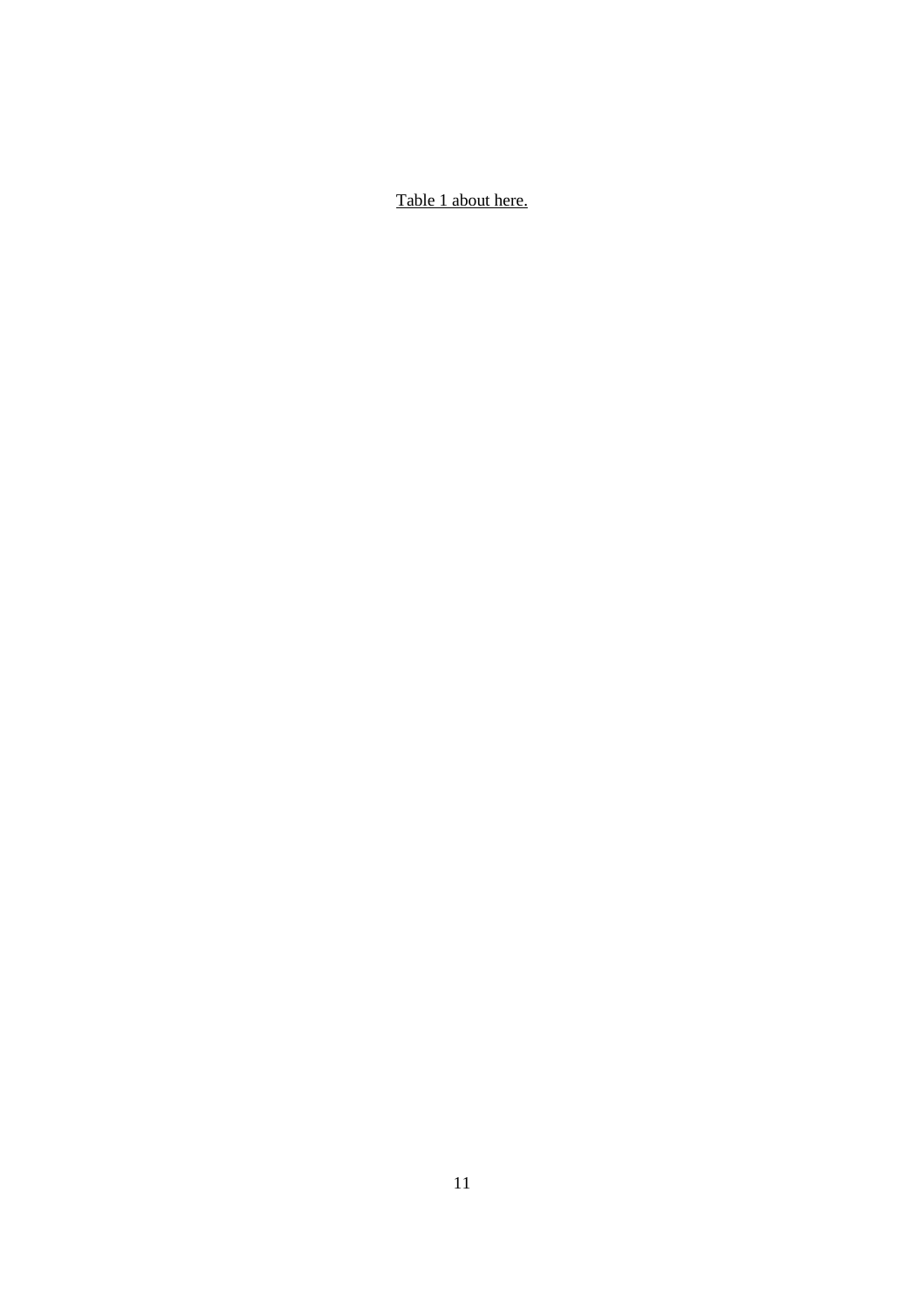## **4. Discussion**

We found different clinical correlates of transient versus persistent psychotic symptoms in this otherwise homogeneous sample of dependent methamphetamine users. Although some factors were associated with both transient and persistent psychotic symptoms (childhood conduct disorder, comorbid anxiety disorders) a family history of a primary psychotic disorder, comorbid depression, and more severe dependence on methamphetamine, were specifically associated with persistent psychotic symptoms. Both a family history of a primary psychotic disorder and comorbid depression remained significantly associated with persistent psychotic symptoms after adjusting for severity of methamphetamine dependence.

Our findings are suggestive of potentially distinct but overlapping etiological pathways involved in the development of transient versus persistent psychotic symptoms in people who use methamphetamine. The disjuncture between predictors of transient and persistent psychotic symptoms is consistent with the findings of Tsuang et al., who found that longlasting substance-related psychosis was associated with a broader clinical symptom profile and different clinical correlates (more premorbid personality disorders, greater familial risk of schizophrenia and affective disorders) than brief substance-related psychosis (Tsuang et al., 1982). Our findings are also consistent with the broader research on psychotic experiences in the general population, in that, although there is evidence of a continuum of psychosis and related risk factors, there is evidence that there are distinct etiological influences on different psychotic experiences (e.g. higher heritability for negative symptoms cf. hallucinations) (McGrath et al., 2015; van Os, 2014; Zavos et al., 2014).

The finding that persistent psychotic symptoms were more specifically related to a family history of a primary psychotic disorder suggests that these individuals may have a preexisting vulnerability to psychosis. Past studies have also found also found greater familial risk for schizophrenia among people who experience lasting vs. brief psychosis in the context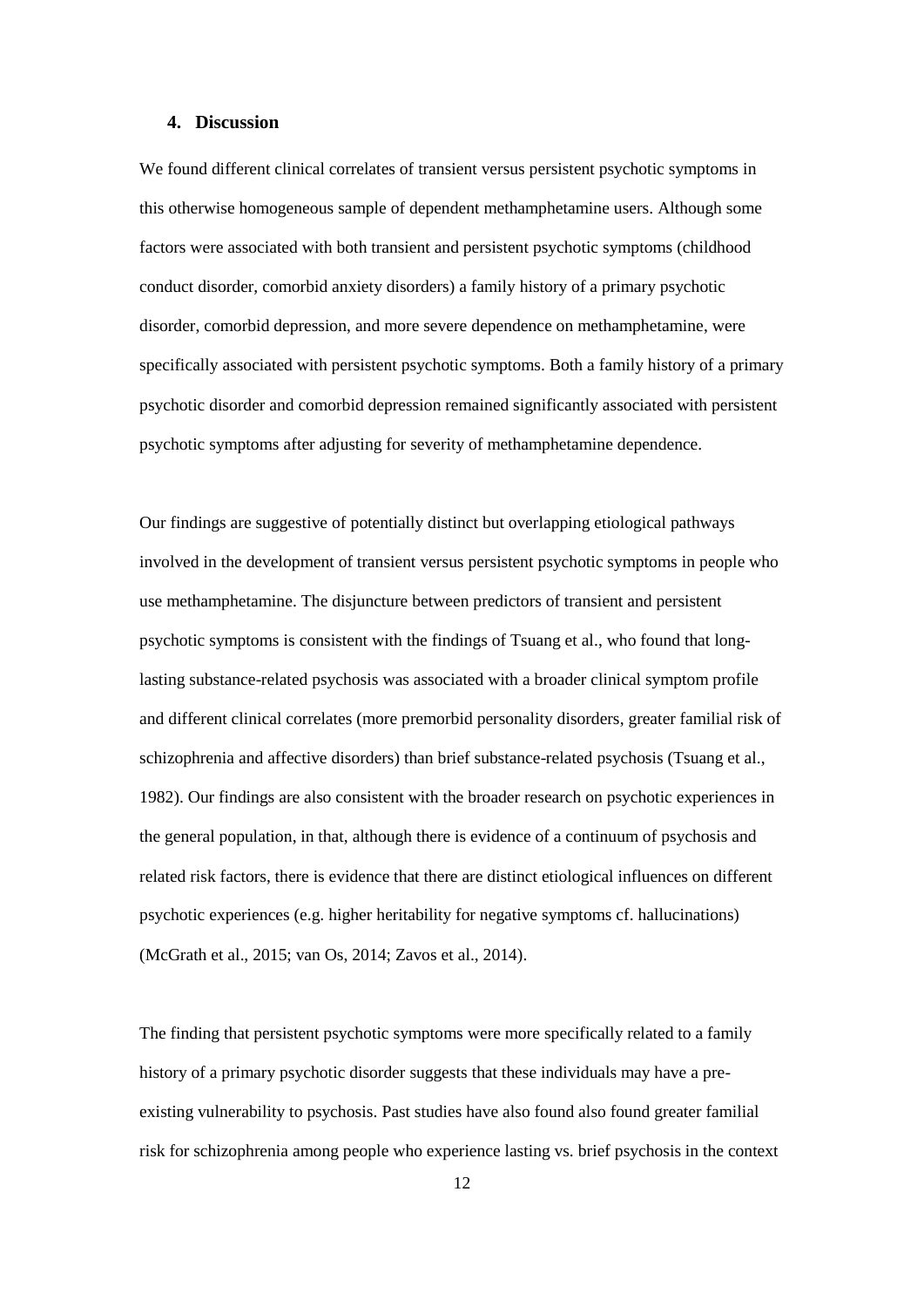of methamphetamine use (Chen et al., 2005) and other substance use (Tsuang et al., 1982). Taken together, these findings suggest that persistent psychosis may reflect the precipitation of schizophrenia, or unmasking of schizophrenia in vulnerable individuals, which may be etiologically distinct from the transient psychotic phenomena induced by acute use of the drug (Schuckit, 2006).

Our finding that major depression was specifically associated with persistent psychotic symptoms is consistent with elevated familial risk for affective disorders among people with long-lasting versus brief substance-related psychosis (Tsuang et al., 1982) and lasting depressive symptoms seen amongst methamphetamine users who experience persistent psychosis (Lecomte et al., 2013). Depression may form an intrinsic symptom of persistent methamphetamine psychosis, making it similar to schizoaffective disorder, or an atypical schizophrenia (Tsuang et al., 1982), or it could also reflect the affective prodrome seen with first episode psychosis (Birchwood, 2003). Comorbid depression could also be a consequence of experiencing prolonged psychosis because of the psychological distress caused by ongoing psychotic symptoms and the impact that this can have on a person's day-to-day functioning (Birchwood, 2003).

We found a strong relationship between anxiety disorders and both transient and persistent psychosis, suggesting that anxiety may play a role in the development of psychotic symptoms in methamphetamine users. The elevated prevalence of anxiety disorders, and their interplay with psychosis, has been recognized in the context of primary psychotic disorders (Birchwood, 2003; Cassano et al., 1998), but has not been documented for methamphetamine psychosis. Comorbidity between psychosis and anxiety disorders is likely driven by a bidirectional effect of paranoia increasing social fear and perception of social criticism, while the propensity toward such sensitivities in people with anxiety disorders may fuel paranoia by augmenting perceptions of threat (Grezellschak et al., 2015). The development of psychosis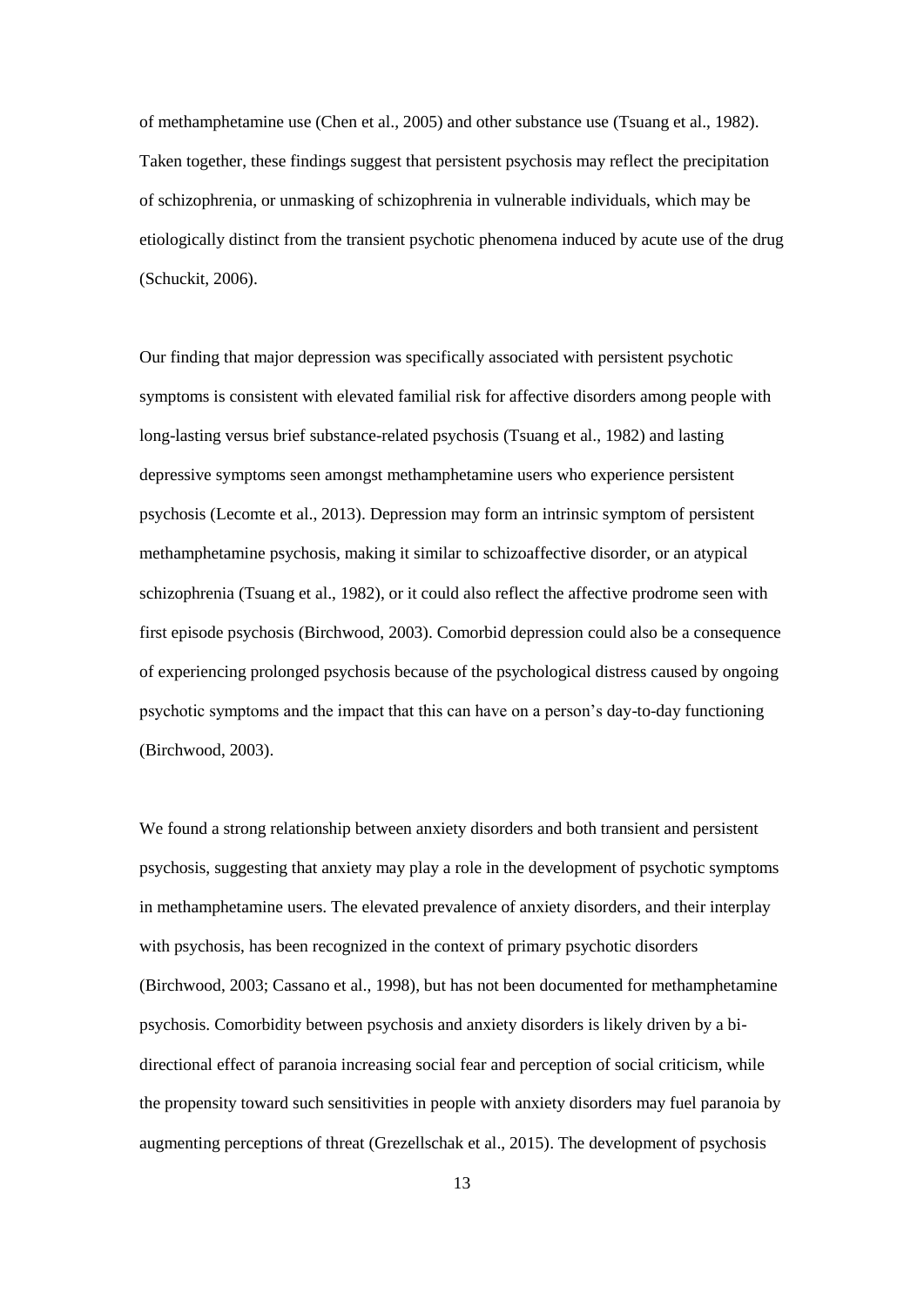could further entrench the social avoidance seen with these disorders because of the stigma attached to psychosis and/or fear of other people (Birchwood, 2003). In the context of methamphetamine use, symptoms of anxiety and panic are likely to be further exacerbated by the physiological effects of stimulant intoxication, those including tachycardia, chest pain and sympathetic arousal. Increased recognition of anxiety disorders in people who use methamphetamine, and the use of cognitive therapies that target misperceptions of social threat (Grezellschak et al., 2015), may be helpful to alleviate both anxiety and the severity of psychotic symptoms.

Other correlates of psychotic symptoms were generally consistent with past research. Antisocial personality disorder and its childhood precursor, conduct disorder, are recognized comorbidities in people with psychotic disorders (Mueser et al., 2006), and our study is one of a growing number to identify this link with methamphetamine psychosis (Chen et al., 2003; Lecomte et al., 2013; Sulaiman et al., 2014). Although male gender was not significantly associated with psychosis risk, this null finding may have been due to lack of statistical power.

A limitation of our approach was that we relied on several discrete data collection epochs to judge whether participants had transient versus persistent psychotic symptoms. It is possible that a proportion of participants experienced persistent psychotic symptoms that were not captured within these discrete observation periods. This constraint would have resulted in the misclassification of some participants as having transient psychotic symptoms even though they may have experienced persistent symptoms. Similarly, a proportion of participants may have experienced transient psychotic symptoms, but not at the times that we observed them (and hence would have been misclassified as having no psychotic symptoms). This misclassification would have reduced our ability to detect differences between groups. Therefore, null effects found in this study, particularly where non-significant trends were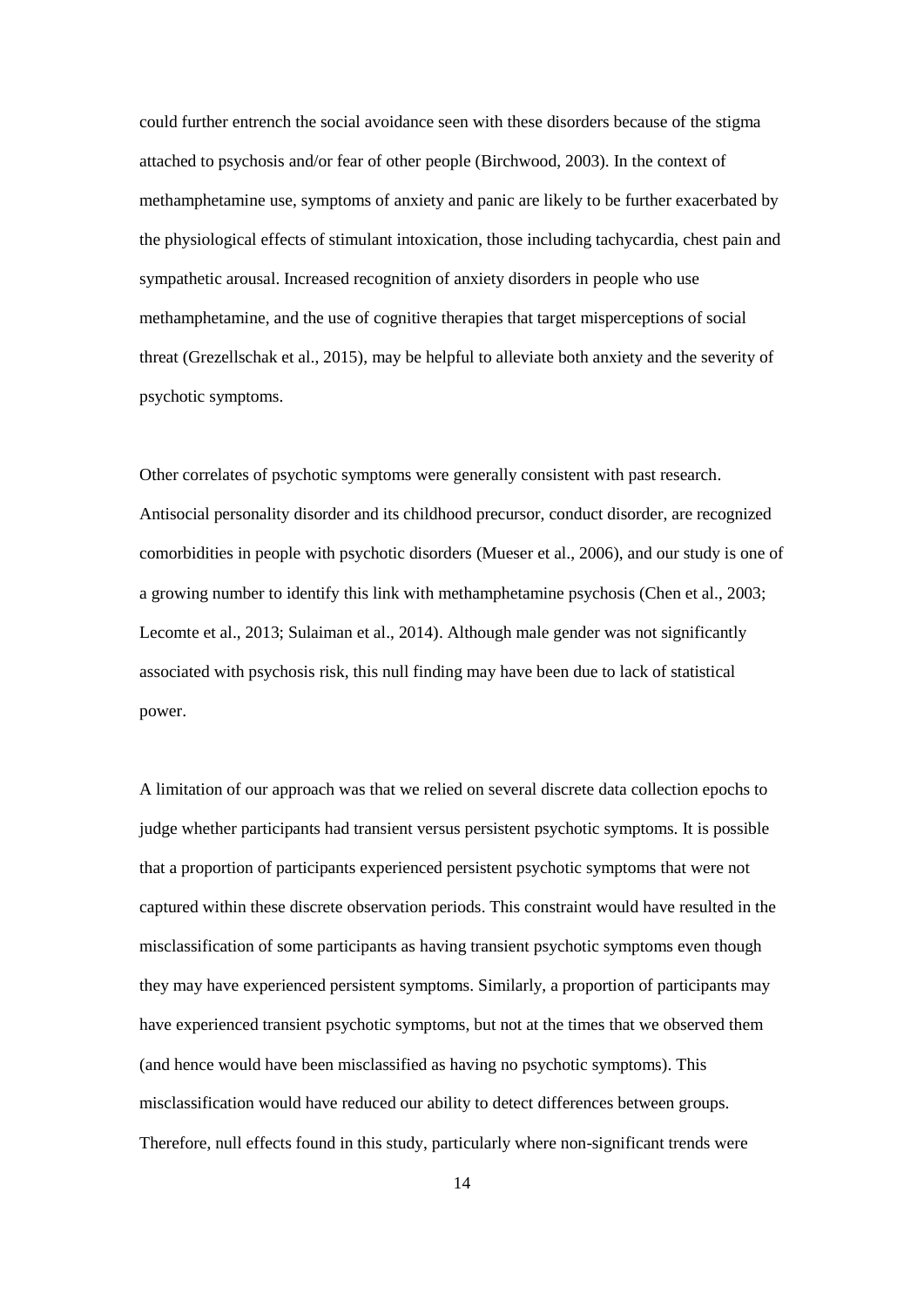apparent, should be treated tentatively. The small number of participants classified as having persistent psychosis may have also contributed to null findings. Replication of these results in a larger cohort would be desirable to confirm null effects.

The relatively small number of participants classified as having a persistent psychotic symptoms prevented a more sophisticated modelling of what factors were most predictive of persistent versus transient psychosis. Importantly, several of the predictors we examined could be spuriously associated with psychosis by virtue of their relationship with comorbid conditions (e.g., conduct disorder is more prevalent in males and associated with increased prevalence of other mental disorders (Nock et al., 2006)). Therefore it is not possible to make conclusive statements about which factors best predict psychosis compared with those that are merely correlates of the condition.

Finally, we only assessed the core symptoms of methamphetamine psychosis (paranoid delusions and hallucinations), whereas the broader symptom profile of transient and persistent substance-related psychosis have been found to differ (Caton et al., 2006; Tsuang et al., 1982). It would be helpful in future research to see whether distinct predictors of transient versus persistent methamphetamine psychotic symptoms were due to their association with specific symptoms that differed between these conditions. For example, Tsuang et al. found that long-lasting substance-related psychosis was characterized by more negative symptoms (e.g. poor insight, flat affect), greater delusional content, and fewer hallucinations than brief substance-related psychosis (Tsuang et al., 1982). Negative symptoms and paranoia have higher heritability than hallucinations (Zavos et al., 2014), which might explain why we found that persistent psychotic symptoms were more strongly related to family history of a primary psychotic disorder. In other words, correlates of transient versus persistent psychotic symptoms may reflect the specific symptom profile of these conditions rather than symptom duration per se.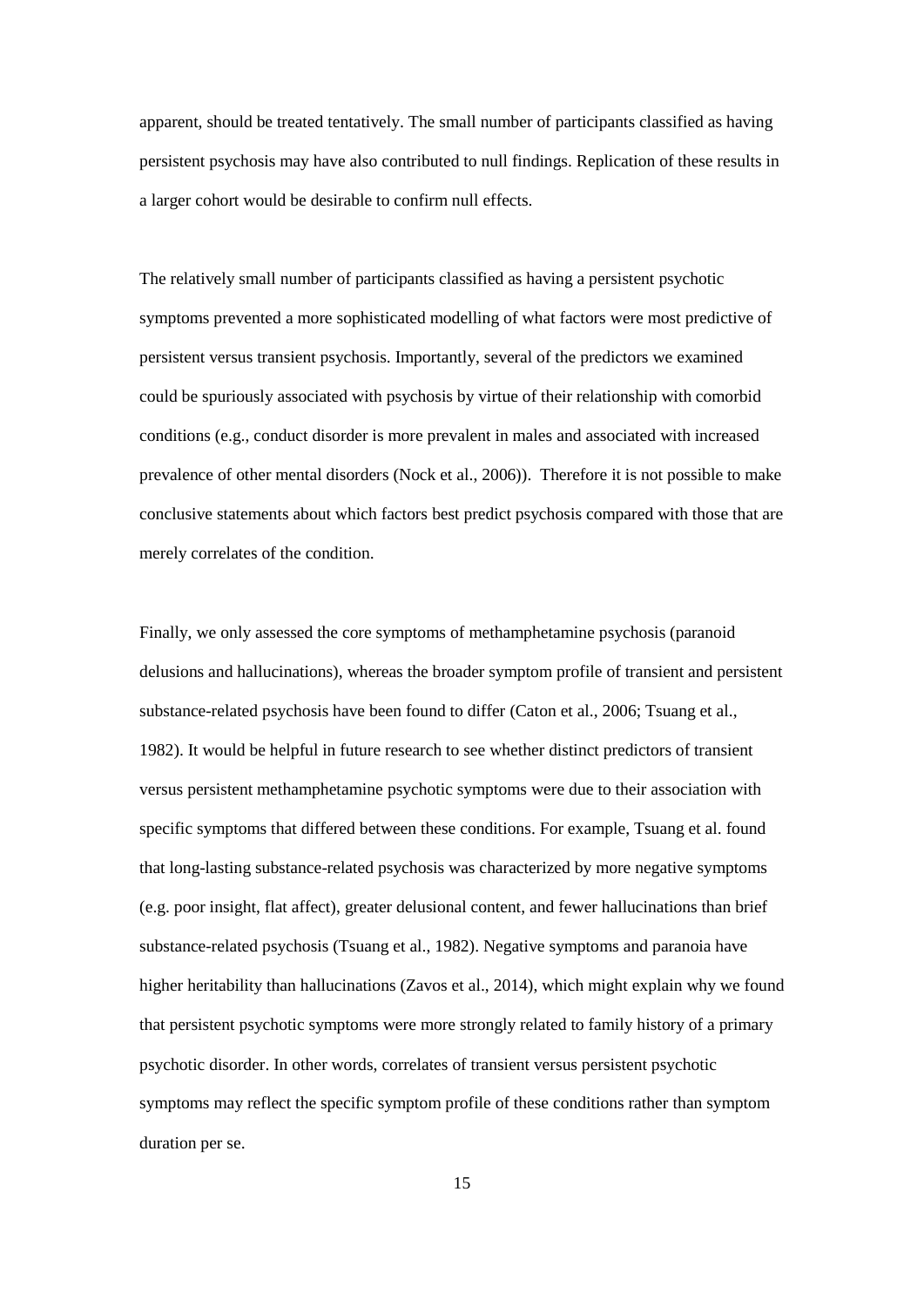In summary, our findings emphasize that there are overlapping but also distinct clinical correlates of transient versus persistent psychotic symptoms among methamphetamine users, suggesting that these entities may be, to some extent, etiologically distinct. This finding is consistent with the broader psychosis literature where there is increasing recognition that different psychotic experiences/phenotypes may have different etiologies and clinical correlates (McGrath et al., 2015). Despite this complexity, many of our findings replicate previously identified correlates of methamphetamine psychosis risk. Understanding which factors predict a more chronic course of psychosis in methamphetamine users is a critical first step in identifying people who may benefit from early intervention to prevent a progression to schizophrenia.

### **Acknowledgements**

The research was funded by the National Health and Medical Research Council (Project Grant No. 350974) and the Australian Government Department of Health and Ageing. Data were collected through the Methamphetamine Treatment Evaluation Study (MATES), conducted by the National Drug and Alcohol Research Centre, University of New South Wales. The authors acknowledge the contribution of other project investigators: Richard Mattick, Joanne Ross, Jake Najman and Nicole Lee. Thanks also go to the research officers who assisted with data collection (Shelley Cogger, Erin Kelly, Kate Hetherington, Grace Ho, Cathie Sammut, Julia Rosenfeld, Sagari Sarkar, Rachel Sutherland and Miriam Wyzenbeek), participating treatment agencies, and the research participants.

Role of funding source: The funding bodies played no role in the design of the study; the collection, analysis or interpretation of data; the writing of the report; or, the decision to submit the article for publication.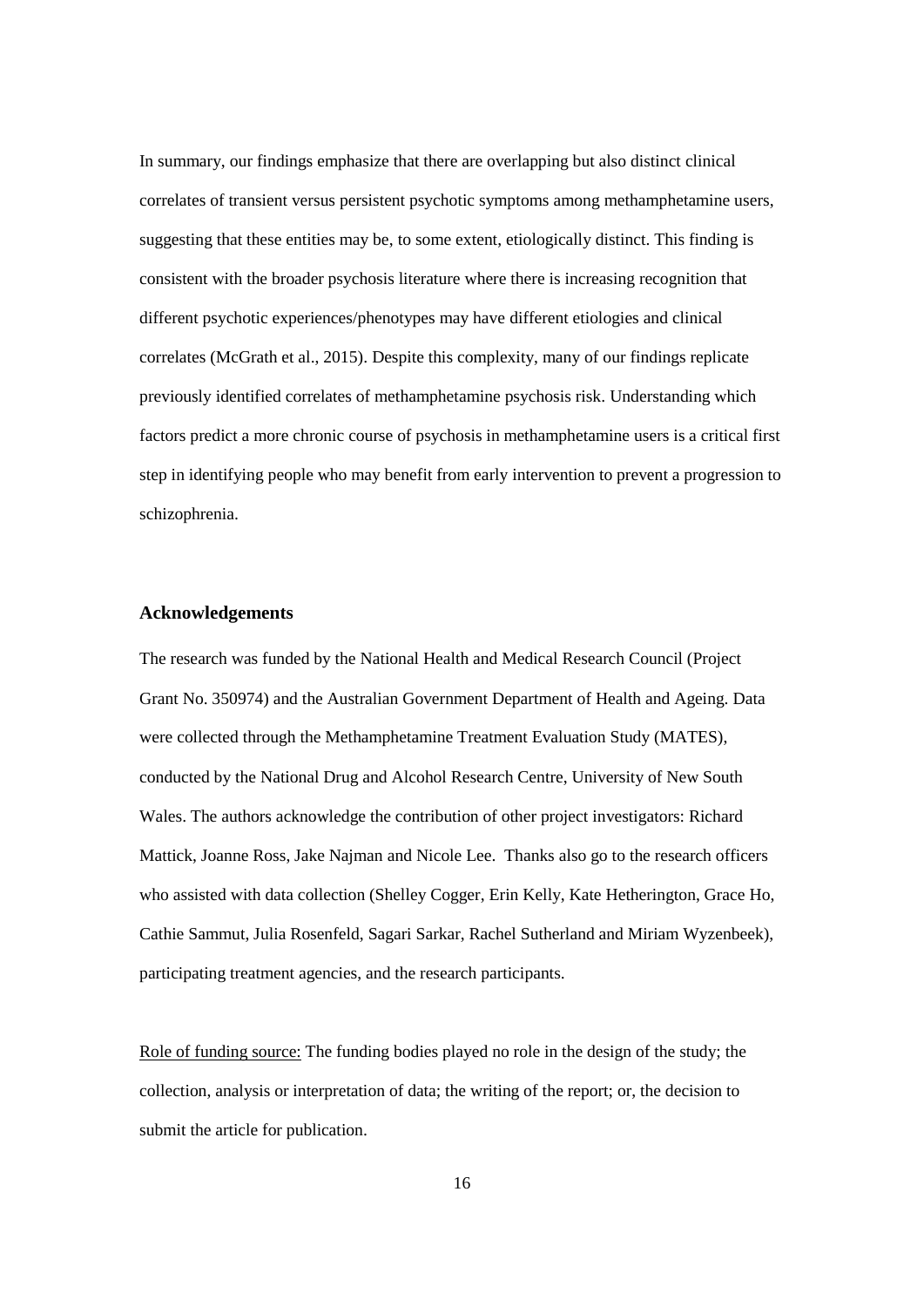Conflicts of interest: Dan Lubman has provided consultancy advice to Lundbeck, and has received travel support and speaker honoraria from Astra Zeneca, Bristol Myers Squibb, Janssen and Lundbeck. Robert Ali has received travel support and speaker honoraria from Reckitt Benckiser pharmaceutical. Other authors have no conflicts of interest.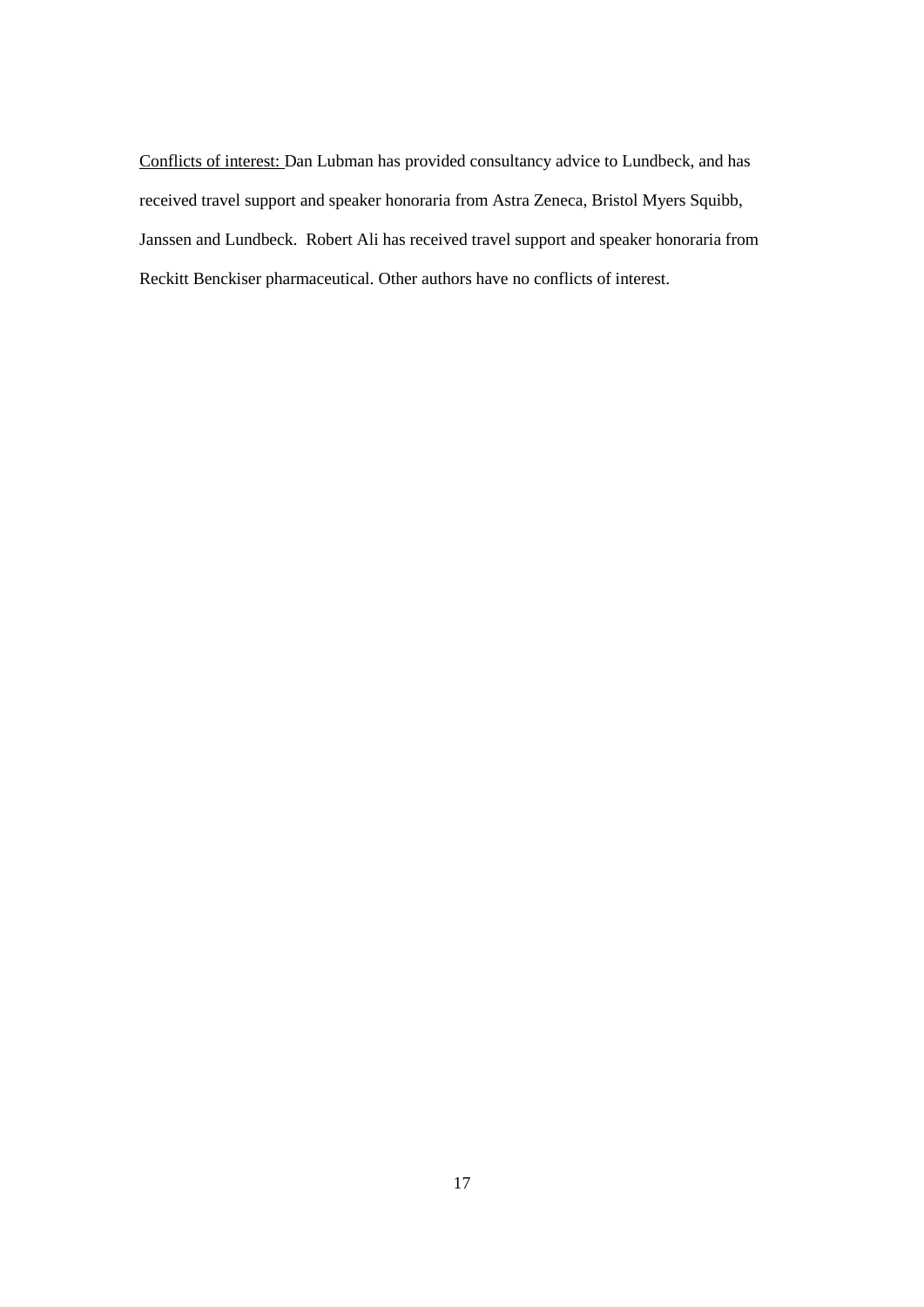#### **References**

- Akiyama, K., 2006. Longitudinal clinical course following pharmacological treatment of methamphetamine psychosis which persists after long-term abstinence. Ann N Y Acad Sci. 1074, 125-134.
- Andrews, G., Peters, L., 1998. The psychometric properties of the Composite International Diagnostic Interview. Soc Psychiatry Psychiatr Epidemiol. 33, 80-88.
- Angrist, B. M., Gershon, S., 1970. The phenomenology of experimentally induced amphetamine psychosis--preliminary observations. Biol Psychiatry. 2, 95-107.
- Bell, D. S., 1973. The experimental reproduction of amphetamine psychosis. Arch Gen Psychiatry. 29, 35-40.
- Birchwood, M., 2003. Pathways to emotional dysfunction in first-episode psychosis. Br J Psychiatry. 182, 373-375.
- Bramness, J. G., Gundersen, O. H., Guterstam, J., Rognli, E. B., Konstenius, M., Loberg, E. M., Medhus, S., Tanum, L., Franck, J., 2012. Amphetamine-induced psychosis--a separate diagnostic entity or primary psychosis triggered in the vulnerable? BMC Psychiatry. 12, 221.
- Callaghan, R. C., Cunningham, J. K., Allebeck, P., Arenovich, T., Sajeev, G., Remington, G., Boileau, I., Kish, S. J., 2012. Methamphetamine Use and Schizophrenia: A Population-Based Cohort Study in California. Am J Psychiatry. 169, 389-396.
- Cassano, G. B., Pini, S., Saettoni, M., Rucci, P., Dell'Osso, L., 1998. Occurrence and clinical correlates of psychiatric comorbidity in patients with psychotic disorders. J Clin Psychiatry. 59, 60-68.
- Caton, C. L. M., Hasin, D. S., Shrout, P. E., Drake, R. E., Dominguez, B., Samet, S., Schanzer, B., 2006. Predictors of psychosis remission in psychotic disorders that cooccur with substance use. Schizophr Bull. 32, 618-625.
- Chen, C. K., Lin, S. K., Sham, P. C., Ball, D., Loh el, W., Murray, R. M., 2005. Morbid risk for psychiatric disorder among the relatives of methamphetamine users with and without psychosis. Am J Med Genet B Neuropsychiatr Genet. 136B, 87-91.
- Chen, C. K., Lin, S. K., Sham, P. C., Ball, D., Loh, E. W., Hsiao, C. C., Chiang, Y. L., Ree, S. C., Lee, C. H., Murray, R. M., 2003. Pre-morbid characteristics and co-morbidity of methamphetamine users with and without psychosis. Psychol Med. 33, 1407-1414.
- Darke, S., Hall, W., Wodak, A., Heather, N., Ward, J., 1992. Development and validation of a multi-dimensional instrument for assessing outcome of treatment among opiate users: the Opiate Treatment Index. Br J Addict. 87, 733-742.
- Degenhardt, L., Coffey, C., Hearps, S., Kinner, S. A., Borschmann, R., Moran, P., Patton, G., 2015. Associations between psychotic symptoms and substance use in young offenders. Drug and Alcohol Review, n/a-n/a.
- Ding, Y., Lin, H., Zhou, L., Yan, H., He, N., 2014. Adverse childhood experiences and interaction with methamphetamine use frequency in the risk of methamphetamineassociated psychosis. Drug Alcohol Depend. 142, 295-300.
- Glasner-Edwards, S., Mooney, L. J., 2014. Methamphetamine psychosis: Epidemiology and management. CNS Drugs. 28, 1115-1126.
- Gossop, M., Darke, S., Griffiths, P., Hando, J., Powis, B., Hall, W., Strang, J., 1995. The Severity of Dependence Scale (SDS): psychometric properties of the SDS in English and Australian samples of heroin, cocaine and amphetamine users. Addiction. 90, 607-614.
- Grezellschak, S., Lincoln, T. M., Westermann, S., 2015. Cognitive emotion regulation in patients with schizophrenia: Evidence for effective reappraisal and distraction. Psychiatry Res.
- Griffith, J. D. (1970). Experimental psychosis induced by the administration of damphetamine. . In Costa E. & Garattini S. (Eds.), *Amphetamine and Related Compounds* (Vol. p. 876–904). New York: Raven Press.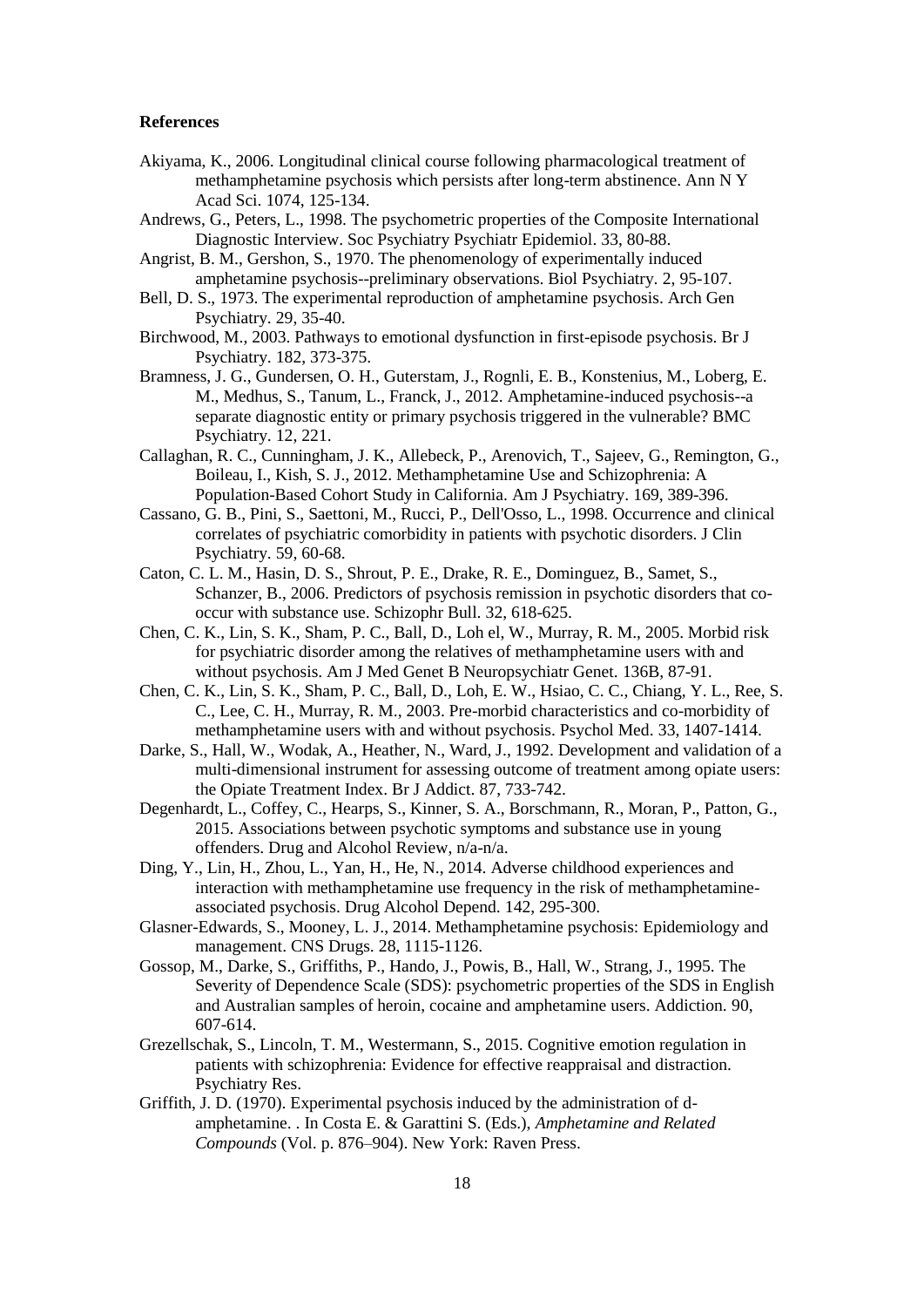- Hall, W., Hando, J., Darke, S., Ross, J., 1996. Psychological morbidity and route of administration among amphetamine users in Sydney, Australia. Addiction. 91, 81-87.
- Hides, L., Dawe, S., McKetin, R., Kavanagh, D. J., Young, R. M., Teesson, M., Saunders, J. B., 2015. Primary and substance-induced psychotic disorders in methamphetamine users. Psychiatry Res. 226, 91-96.
- Iwanami, A., Sugiyama, A., Kuroki, N., Toda, S., Kato, N., Nakatani, Y., Horita, N., Kaneko, T., 1994. Patients with methamphetamine psychosis admitted to a psychiatric hospital in Japan. A preliminary report. Acta Psychiatr Scand. 89, 428-432.
- Lecomte, T., Mueser, K. T., MacEwan, W., Thornton, A. E., Buchanan, T., Bouchard, V., Goldner, E., Brink, J., Lang, D., Kang, S., Barr, A. M., Honer, W. G., 2013. Predictors of persistent psychotic symptoms in persons with methamphetamine abuse receiving psychiatric treatment. J Nerv Ment Dis. 201, 1085-1089.
- Lukoff, D., Nuechterlein, K. H., Ventura, J., 1986. Manual for the expanded Brief Psychiatric Rating Scale. Schizophr Bull. 12, 594-602.
- McGrath, J. J., Saha, S., Al-Hamzawi, A., et al., 2015. Psychotic experiences in the general population: A cross-national analysis based on 31 261 respondents from 18 countries. JAMA Psychiatry. 72, 697-705.
- McKetin, R., Lubman, D. I., Baker, A. L., Dawe, S., Ali, R. L., 2013. Dose-related psychotic symptoms in chronic methamphetamine users: evidence from a prospective longitudinal study. JAMA Psychiatry. 70, 319-324.
- McKetin, R., McLaren, J., Lubman, D. I., Hides, L., 2006. The prevalence of psychotic symptoms among methamphetamine users. Addiction. 101, 1473-1478.
- McKetin, R., Najman, J., Baker, A., Lubman, D., Dawe, S., Ali, R., Lee, N., Mattick, R., Mamun, A., 2012. Evaluating the impact of community-based treatment options on methamphetamine use: findings from the Methamphetamine Treatment Evaluation Study (MATES). Addiction. 107, 1998-2008
- Mueser, K. T., Crocker, A. G., Frisman, L. B., Drake, R. E., Covell, N. H., Essock, S. M., 2006. Conduct disorder and antisocial personality disorder in persons with severe psychiatric and substance use disorders.[see comment]. Schizophr Bull. 32, 626-636.
- Niemi-Pynttari, J., Sund, R., Putkonen, H., Vorma, H., Wahlbeck, K., Pirkola, S., 2013. Substance-induced psychosis converting into schizophrenia: A register-base study of 18,478 Finnish inpatient cases. J Clin Psychiatry. 74, e94.
- Nock, M. K., Kazdin, A. E., Hiripi, E., Kessler, R. C., 2006. Prevalence, Subtypes, and Correlates of DSM-IV Conduct Disorder in the National Comorbidity Survey Replication. Psychol Med. 36, 699-710.
- Robins, L. N., Helzer, J. E., Ratcliff, K. S., Seyfried, W., 1982. Validity of the diagnostic interview schedule, version II: DSM-III diagnoses. Psychol Med. 12, 855-870.
- Salo, R., Fassbender, C., Iosif, A.-M., Ursu, S., Leamon, M. H., Cameron, C., 2013. Predictors of methamphetamine psychosis: History of ADHD-relevant childhood behaviors and drug exposure. Psychiatry Res. 210, 10.1016/j.psychres.2013.1006.1030.
- Sato, M., 1983. Long-lasting hypersensitivity to methamphetamine following amygdaloid kindling in cats: the relationship between limbic epilepsy and the psychotic state. Biol Psychiatry. 18, 525-536.
- Schuckit, M. A., 2006. Comorbidity between substance use disorders and psychiatric conditions. Addiction. 101 Suppl 1, 76-88.
- Stata Corporation. (2014). Stata/SE 12.1 for Windows. College Station, Texas: StataCorp LP.
- Sulaiman, A. H., Said, M. A., Habil, M. H., Rashid, R., Siddiq, A., Guan, N. C., Midin, M., Nik Jaafar, N. R., Sidi, H., Das, S., 2014. The risk and associated factors of methamphetamine psychosis in methamphetamine-dependent patients in Malaysia. Compr Psychiatry. 55 Suppl 1, S89-94.
- Tomiyama, G., 1990. Chronic schizophrenia-like states in methamphetamine psychosis. Jpn J Psychiatry Neurol. 44, 531-539.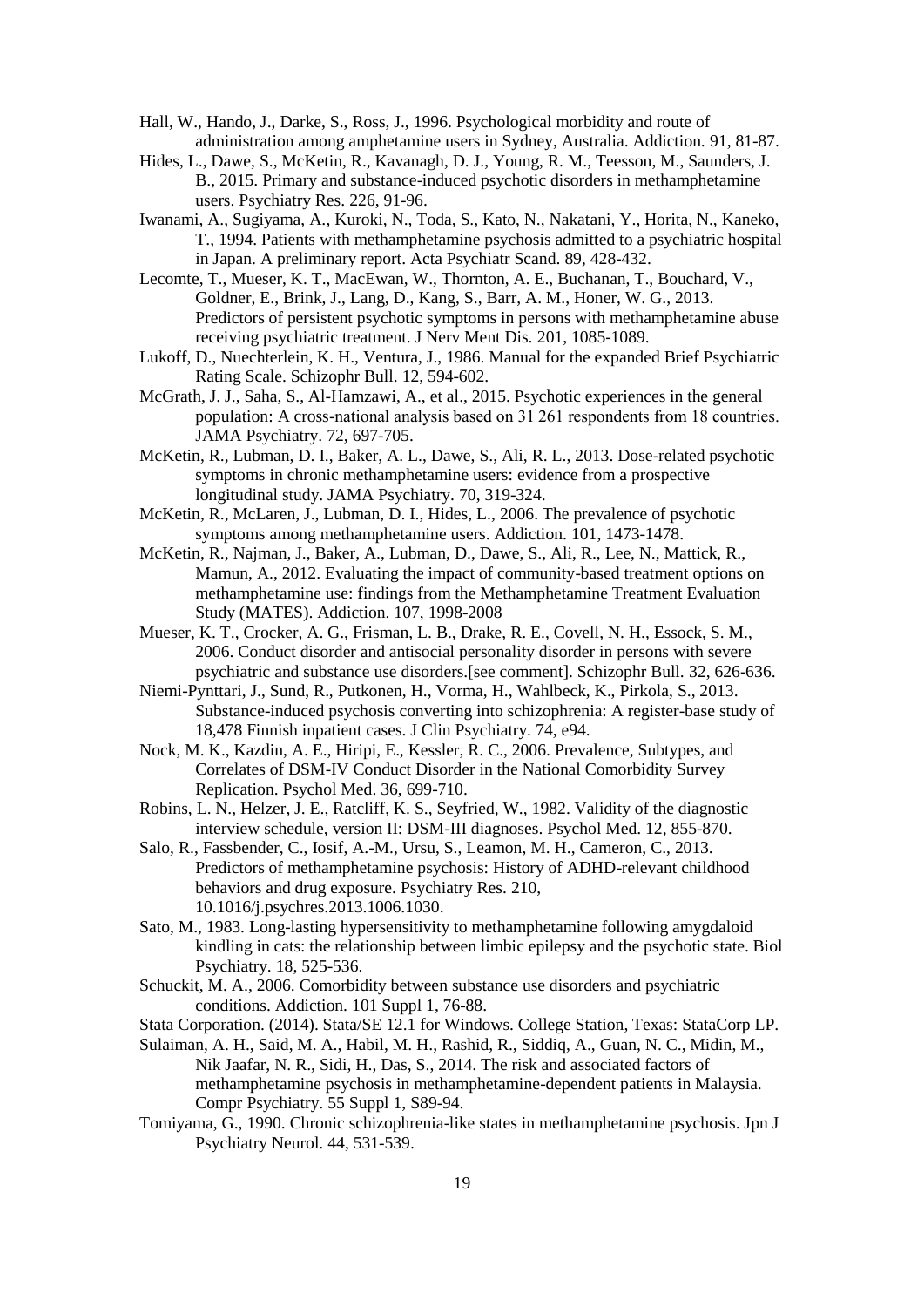- Tsuang, M. T., Simpson, J. C., Kronfol, Z., 1982. Subtypes of drug abuse with psychosis. Demographic characteristics, clinical features, and family history. Arch Gen Psychiatry. 39, 141-147.
- van Os, J., 2014. The many continua of psychosis. JAMA Psychiatry. 71, 985-986.
- Ventura, J., Green, M. F., Shaner, A., Liberman, R. P., 1993. Training and quality assurance with the Brief Psychiatric Rating Scale: 'the drift busters'. International Journal of Methods in Psychiatric Research. 3, 221-244.
- Zavos, H. M., Freeman, D., Haworth, C. M., McGuire, P., Plomin, R., Cardno, A. G., Ronald, A., 2014. Consistent etiology of severe, frequent psychotic experiences and milder, less frequent manifestations: a twin study of specific psychotic experiences in adolescence. JAMA Psychiatry. 71, 1049-1057.